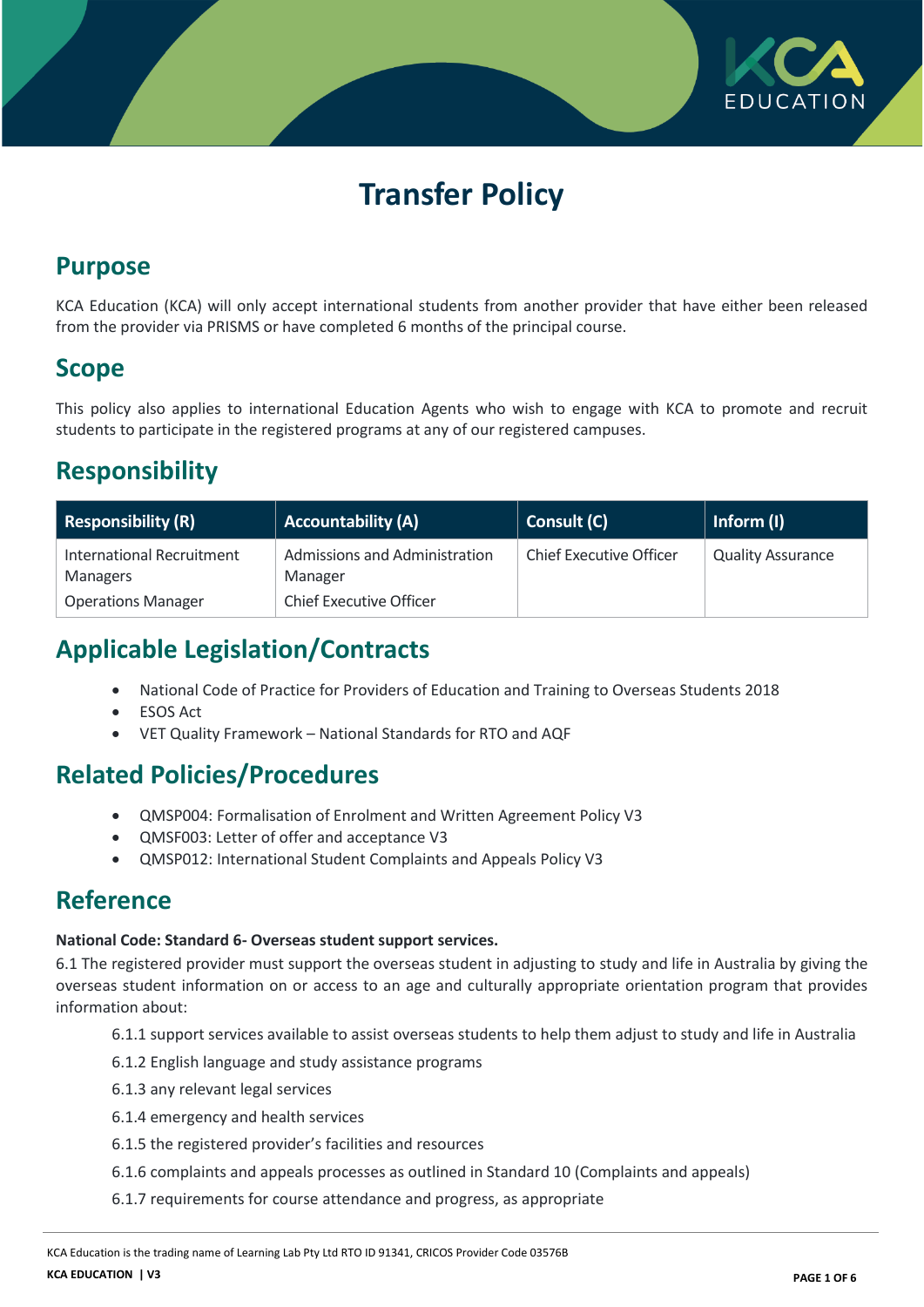

6.1.8 the support services available to assist students with general or personal circumstances that are adversely affecting their education in Australia

6.1.9 services students can access for information on their employment rights and conditions, and how to resolve workplace issues, such as through the Fair Work Ombudsman.

6.2 The registered provider must give relevant information or provide referrals as appropriate to overseas students who request assistance in relation to the services and programs set out in Standard 6.1, at no additional cost to the overseas student.

6.3 The registered provider must offer reasonable support to overseas students to enable them to achieve expected learning outcomes regardless of the overseas student's place of study or the mode of study of the course, at no additional cost to the overseas student.

6.4 The registered provider must facilitate access to learning support services consistent with the requirements of the course, mode of study and the learning needs of overseas student cohorts, including having and implementing documented processes for supporting and maintaining contact with overseas students undertaking online or distance units of study.

6.5 The registered provider must designate a member or members of its staff to be the official point of contact for overseas students. The student contact officer or officers must have access to up-to-date details of the registered provider's support services.

6.6 The registered provider must have sufficient student support personnel to meet the needs of the overseas students enrolled with the registered provider.

6.7 The registered provider must ensure its staff members who interact directly with overseas students are aware of the registered provider's obligations under the ESOS framework and the potential implications for overseas students arising from the exercise of these obligations.

6.8 The registered provider must have and implement a documented policy and process for managing critical incidents that could affect the overseas student's ability to undertake or complete a course, such as but not limited to incidents that may cause physical or psychological harm. The registered provider must maintain a written record of any critical incident and remedial action taken by the registered provider for at least two years after the overseas student ceases to be an accepted student.

6.9 The registered provider must:

6.9.1 take all reasonable steps to provide a safe environment on campus and advise overseas students and staff on actions they can take to enhance their personal security and safety

6.9.2 provide information to overseas students about how to seek assistance for and report an incident that significantly impacts on their wellbeing, including critical incidents

6.9.3 provide overseas students with or refer them to (including electronically) general information on safety and awareness relevant to life in Australia.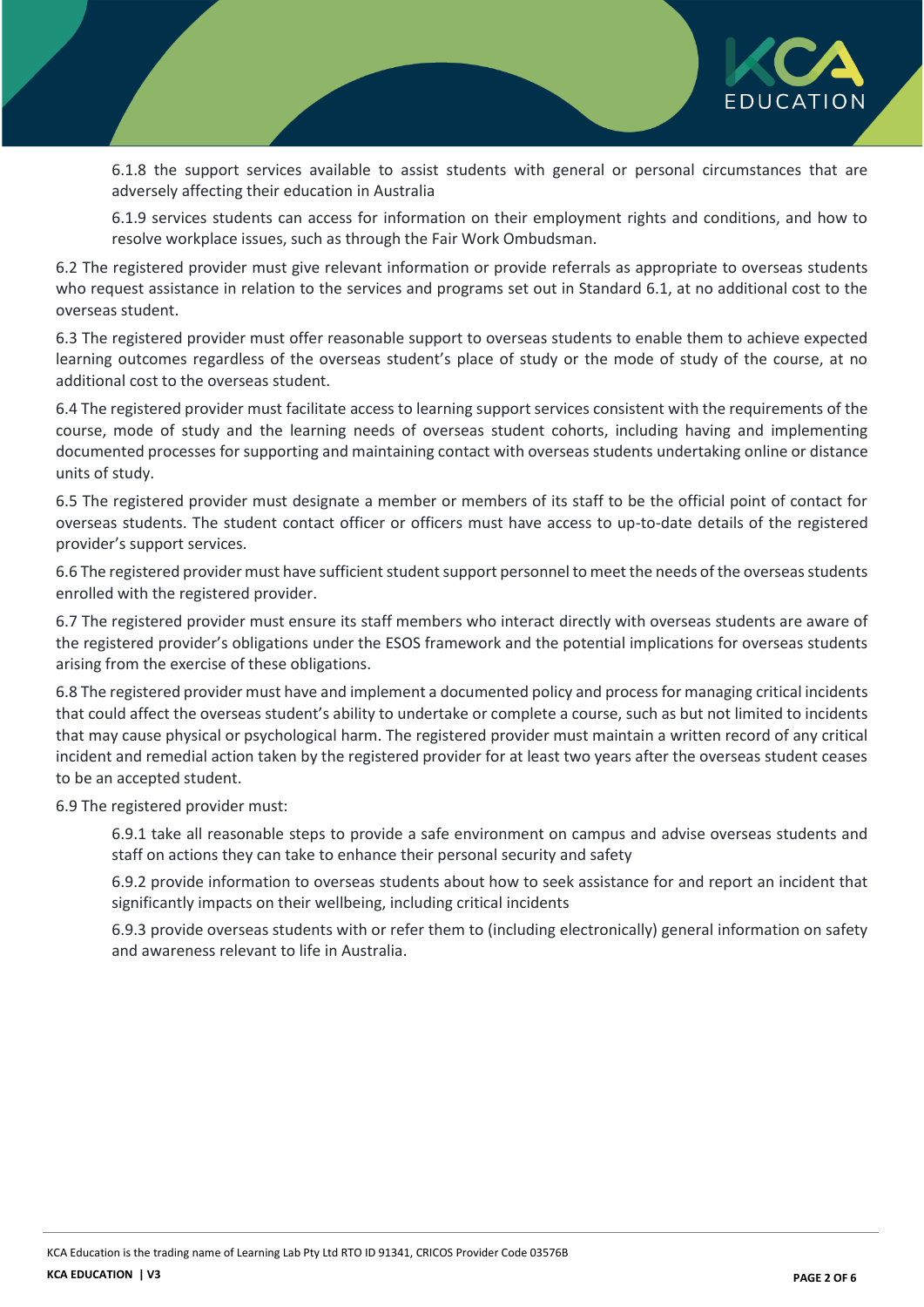

# **Policy**

The policy describes the requirements for transferring from one provider to another and vice-versa for International Students. Under this policy KCA will support the intent of the standard which recognises overseas students as consumers and supports them to exercise choice, while acknowledging that they may also be a group that requires support to transition to study in Australia

This policy is to ensure that the KCA will not enrol:

- any transferring international student prior to completion of 6 months of their principal course unless:
	- $\circ$  the original provider has ceased to be registered or the course in which the student is enrolled in ceases to be registered.
	- $\circ$  the original provider has had a sanction imposed on its registration by the Australian and / or State Governments that prevents the student from continuing their principal course.
	- $\circ$  The releasing registered provider has agreed to the overseas student's release and recorded the date of effect and reason for release in PRISMS
	- o Any government sponsor of the student considers the change to the student to be in the student's best interest and has provided written support for that change.
- an overseas student who has already been enrolled in the same course unless the student has not complete the relevant course and the registered provider has given a letter of release to the student for the relevant course.

This policy details the procedures for assessing applications to transfer within this period.

Students who have studied longer than this period can apply as normal and no letters of release need to be sighted or produced.

KCA's policies support the intent of Standard 7 and EOS Regulation Section 10 and consider individual circumstances and will provide a release via PRISMS at no cost to the student. KCA will always advise the student of the need to contact DOHA to seek advice on whether a new student visa is required.

### **Enrolling a Transferring Student**

Under this policy KCA will not enrol any transferring international student prior to completion of 6 months of their principal course unless:

- the original provider has ceased to be registered or the course in which the student is enrolled in ceases to be registered.
- that student has a valid letter of release agreeing to such a transfer.
- the original provider has had a sanction imposed on its registration by the Australian and / or State Governments that prevents the student from continuing their principal course.
- Any government sponsor of the student considers the change to the student to be in the students best interest and has provided written support for that change.

Furthermore, KCA will not enrol an overseas student who has already been enrolled in the same course unless:

a) the student has not complete the relevant course and the registered provider has agreed to release the student via PRISMS.

**Note: A student wanting a CoE for the purposes of applying for a new visa is not considered to be a circumstance that would constitute an approximation of a letter of release.**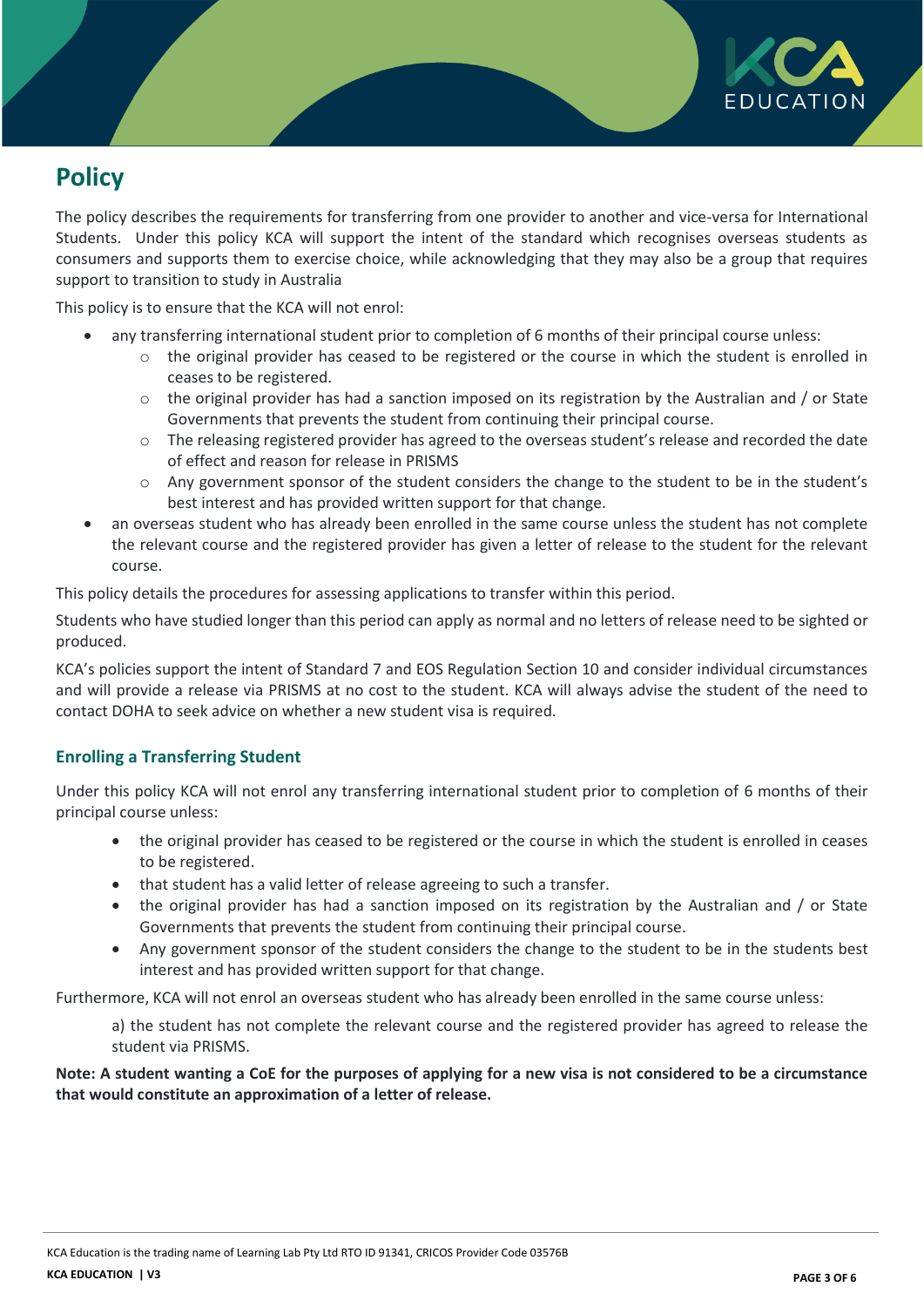

### **Transferring away from KCA Education**

If a student wishes to transfer away from KCA, KCA will agree to release the student via PRISMS unless the students has failed to provide a letter from another registered provider confirming that a valid enrolment offer has been made or fails to meet the required criteria.

If a student wishes to transfer away from KCA, the student will need to meet the following criteria:

- The student has met academic progress requirements, and
- The student has met attendance requirements, and
- The student has fully paid his/her tuition fee, and
- The student has provided a letter from another registered provider confirming that a valid enrolment offer has been made, and
- The student has compassionate and/or compelling circumstances as to why the student is wanting to withdraw.

In situations where the student transfer requests is prior to the student completing six months of their principal course, the student must provide in writing circumstances why they are seeking this release that contravenes their written agreement and National Code.

In situations where students are eligible for a release, KCA will release to student as required via PRISMS within 10 working days of receiving a written request being approved. In situations where the student transfer requests is prior to the student completing six months of their principal course, the student must provide in writing circumstances why they are seeking this release that contravenes their written agreement and National Code.

#### **Circumstances for which transfer may be may considered include:**

Circumstances that KCA will consider a transfer request prior to the students completing six months of their principal course including but not limited to:

- the student will be reported because they are unable to achieve satisfactory course progress at the level they are studying, even after engaging with that registered provider's intervention strategy to assist the overseas student in accordance with Standard 8 (Overseas student visa requirements)
- there is evidence of compassionate or compelling circumstances that are define as:
	- $\circ$  Serious illness or injury, where a medical certificate states that the student was unable to attend classes;
	- o Bereavement of close family members such as parents or grandparents;
	- o A traumatic experience which has impacted on the student and which could include involvement in, or witnessing of a serious accident; and witnessing or being the victim of a serious crime. These cases should be supported by police or
	- o psychologists' reports); or
	- o Where the student is unable to begin studying on the course commencement date due to delay in receiving a student visa.
	- $\circ$  Where your study load is reduced due to difficulties with meeting course progress requirements, this may mean that you will need to do additional subjects in future sessions to complete your course in the time specified in your student visa.
- KCA fails to deliver the course as outlined in the written agreement
- there is evidence that the overseas student's reasonable expectations about their current course are not being met
- there is evidence that the overseas student was misled by the registered provider or an education or migration agent regarding the registered provider or its course and the course is therefore unsuitable to their needs and/or study objectives
- an appeal (internal or external) on another matter results in a decision or recommendation to release the overseas student.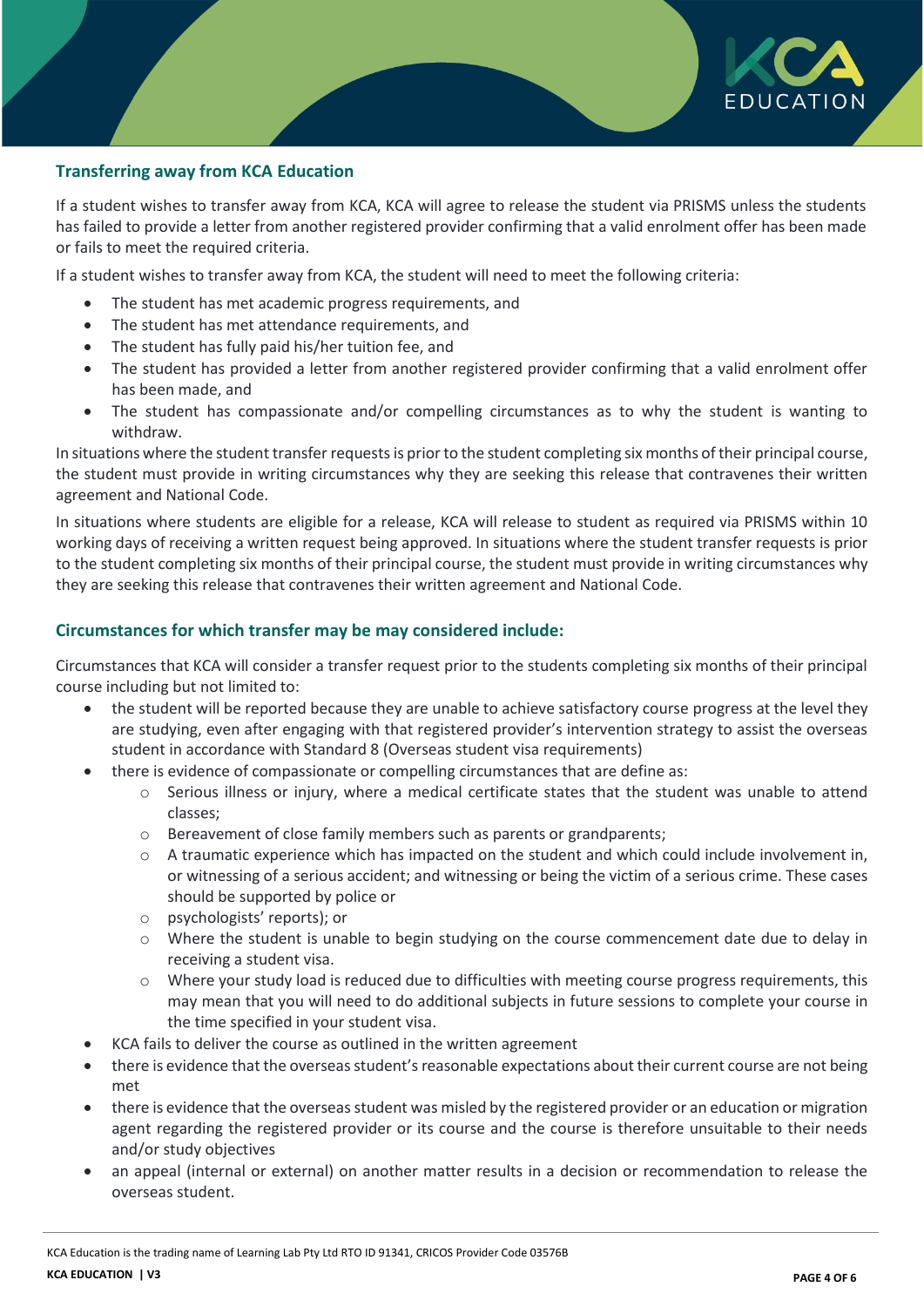

 the circumstances which KCA considers as reasonable grounds to refuse the transfer that is not in the student's best interest

Factors that may be considered to the student's detriment, but which should be considered in light of the student's individual circumstances and a broader range of factors, such as those outlined above, include:

- if the transfer may jeopardise the student's progression through a package of courses
- If the student has recently started studying the course and the full range of support services are yet to be provided or offered to the student (it is good practice to revisit the issue within a timeframe negotiated with the student); and
- if the student is trying to avoid being reported to DHA for failure to meet the provider's attendance or academic progress requirements.

### **Refusing to provide a release**

KCA will not give a student a release unless the student shows them a valid letter of offer of enrolment from another provider.

When a request for release is refused, the student will be provided with written response stating the reason for the refusal.

The student will be given advice in writing and the student has the right to access the provider's complaints and appeals process, in accordance with Standard 10 (Complaints and appeals), within 20 working days.

#### Students withdrawing from a course

If a student withdraws from a course the ESOS Act requires that the provider advise the Department of Education and Training (DET) through PRISMS within 14 days. This information is transmitted to the Department of Home Affairs (DHA) and has implications for the student's visa.

### **Refund of Fees**

If a student transfers to another provider, any refunds of course fees paid to the original provider will be in accordance with the original provider's refund policy.

### **Procedure for Assessing Students Wishing to Transfer to KCA**

- 1. KCA receives an application from a student who is **"on-shore"** and who has indicated that they are currently studying at another institution.
- 2. KCA use PRISMS to decide if the student has completed 6 months of their principal course. They also use the copy of the student visa in the passport to ascertain what the principal course is and when they arrived in Australia.

If the above 2 points have been met, the application process proceeds as for all off-shore students.

If they **have not** met the above points, the students must be asked to provide an appropriate "letter of release" or approval of release in PRISMS from their current provider in support of their application.

**Note:** an offer will not be made to any student that has not been released on PRISMS from their current provider.

**Note:** If they are in receipt of a Government scholarship, they should provide written support from this government agreeing to the change which will stand in lieu of any letter of release

If a letter of release is received as per above and the student has no outstanding fees to be paid to the prior institution or other outstanding matters of concern, the application proceeds as for all off-shore applicants.

If no satisfactory letter of release is obtained from such students, the application process is halted and the student informed that they are unable to transfer at this time.

They are welcome to re-activate their application when the 6-month period has passed.